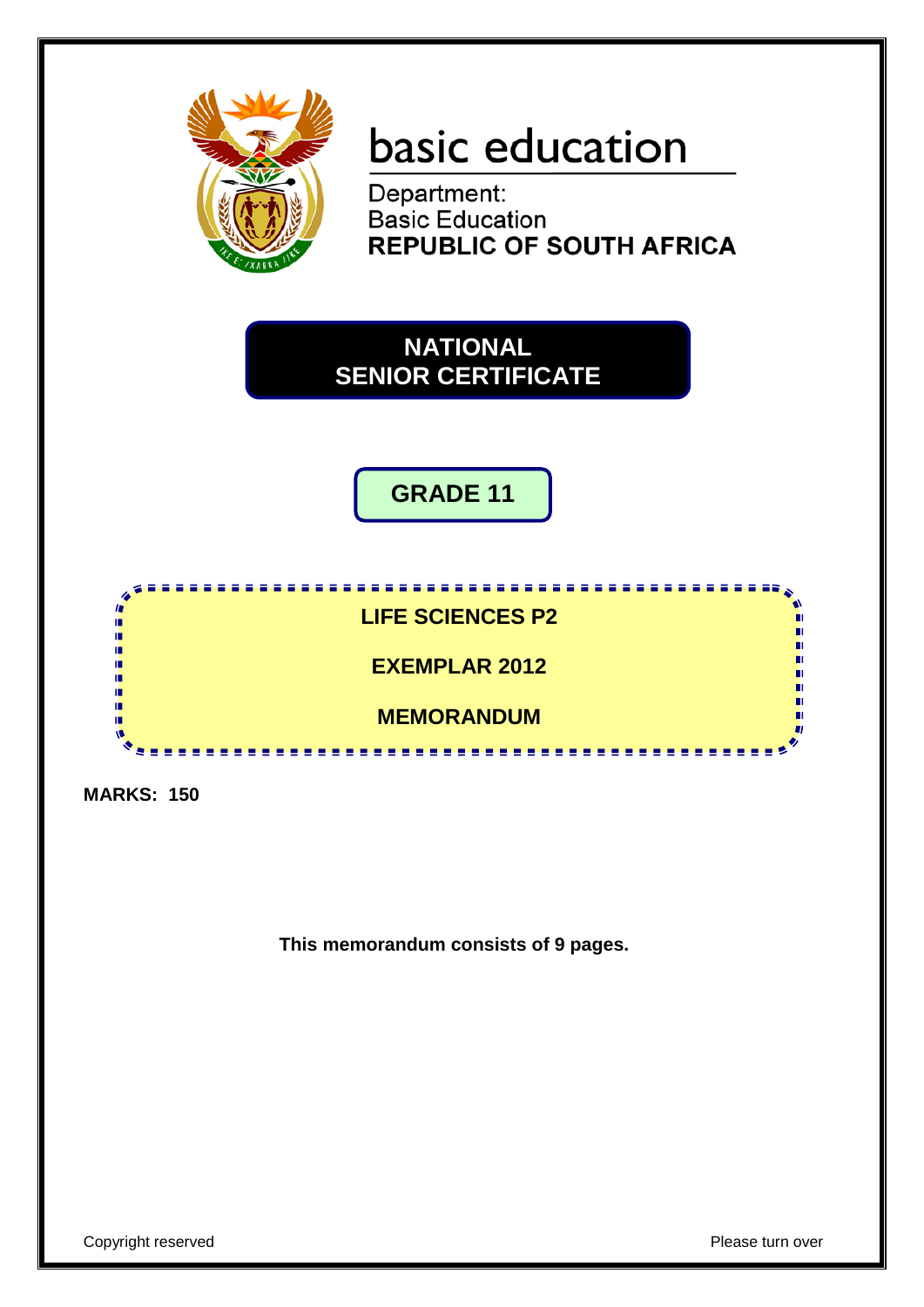### **PRINCIPLES RELATED TO MARKING LIFE SCIENCES 2013**

- 1. **If more information is given than marks allocated** Stop marking when maximum marks are reached, draw a wavy line and write 'max' in the right-hand margin.
- 2. **If, for example, three reasons are required and five are given** Mark the first three, irrespective of whether all or some are correct/incorrect.
- 3. **If a whole process is given when only part of it is required** Read all and credit relevant parts.
- 4. **If comparisons are required and descriptions are given** Accept if differences/similarities are clear.
- 5. **If tabulation is required but paragraphs are given** Candidates will lose marks for not tabulating.
- 6. **If descriptions are required but diagrams with annotations are given** Candidates will lose marks.
- 7. **If flow charts are given instead of descriptions** Candidates will lose marks.
- 8. **If the sequence is muddled and links do not make sense** Where the sequence and links are correct, credit. Where the sequence and links are incorrect, do not credit. If sequence and links becomes correct again, resume credit.
	- **Non-recognised abbreviations** Accept if first defined in answer. If not defined, do not credit the unrecognised abbreviation, but credit the rest of the answer if correct.

#### 10. **Wrong numbering**

9.

If answer fits into the correct sequence of questions but the wrong number is given, it is acceptable.

11. **If language used changes the intended meaning** Do not accept.

#### 12. **Spelling errors**

If recognisable, accept, provided it does not mean something else in Life Sciences or if it is out of context.

- 13. **If common names are given in terminology** Accept if correct according to curriculum
- 14. **If only a letter is required and only a name is given (and vice versa)** No credit.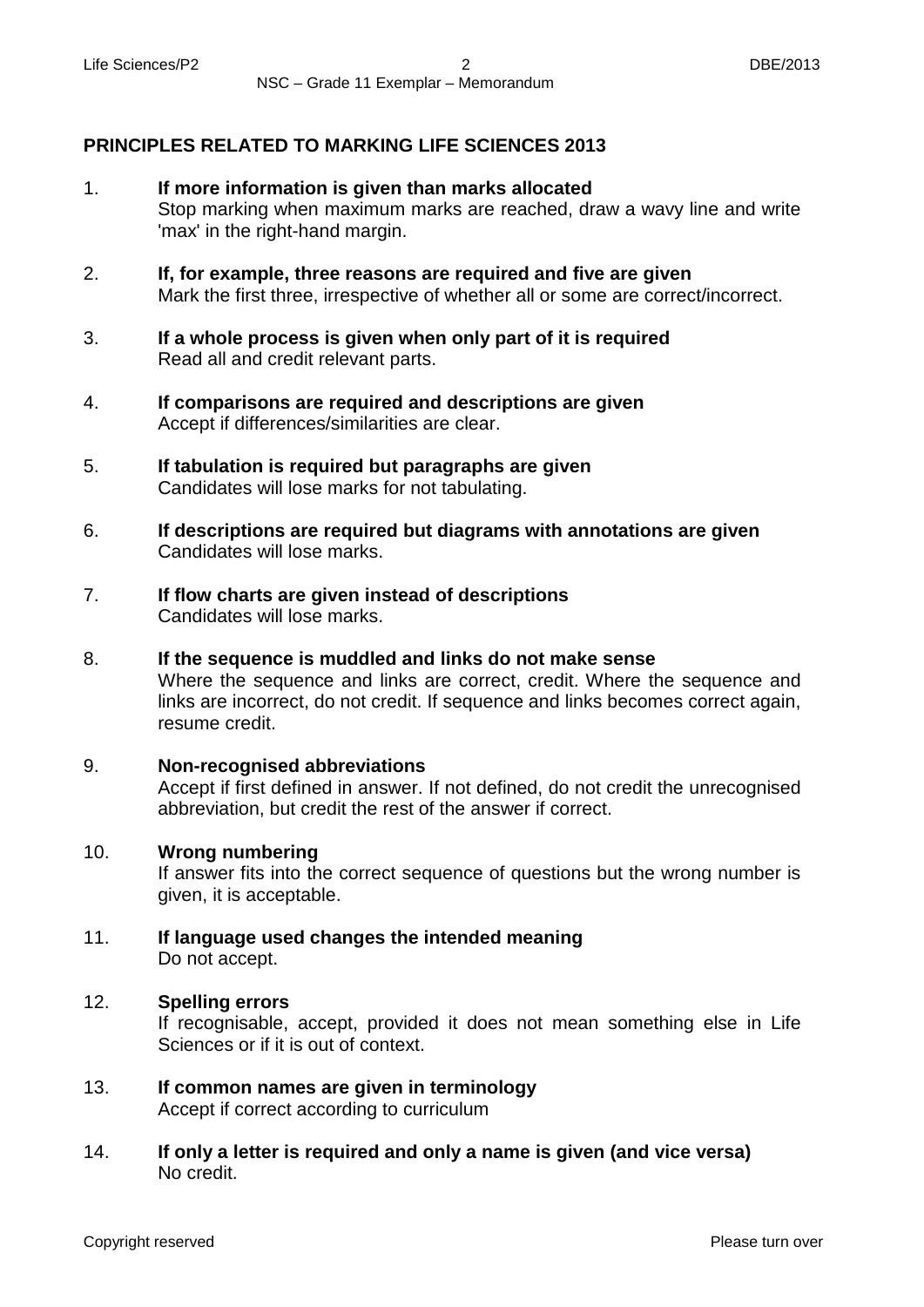NSC – Grade 11 Exemplar – Memorandum

#### 15. **If units are not given in measurements**

Memorandum will allocate marks for units separately, except where it is already given in the question.

16. Be sensitive to the **sense of an answer, which may be stated in a different way**.

#### 17. **Caption**

Credit will be given for captions of all illustrations (diagrams, graphs, tables, etc.) except where it is already given in the question.

#### 18. **Code-switching/mixing of official languages (terms and concepts)**

A single word or two that appears in his/her answers in any official language other than the learners' assessment language should be credited, if it is correct. A marker that is proficient in the relevant official language should be consulted. This applies to all official languages.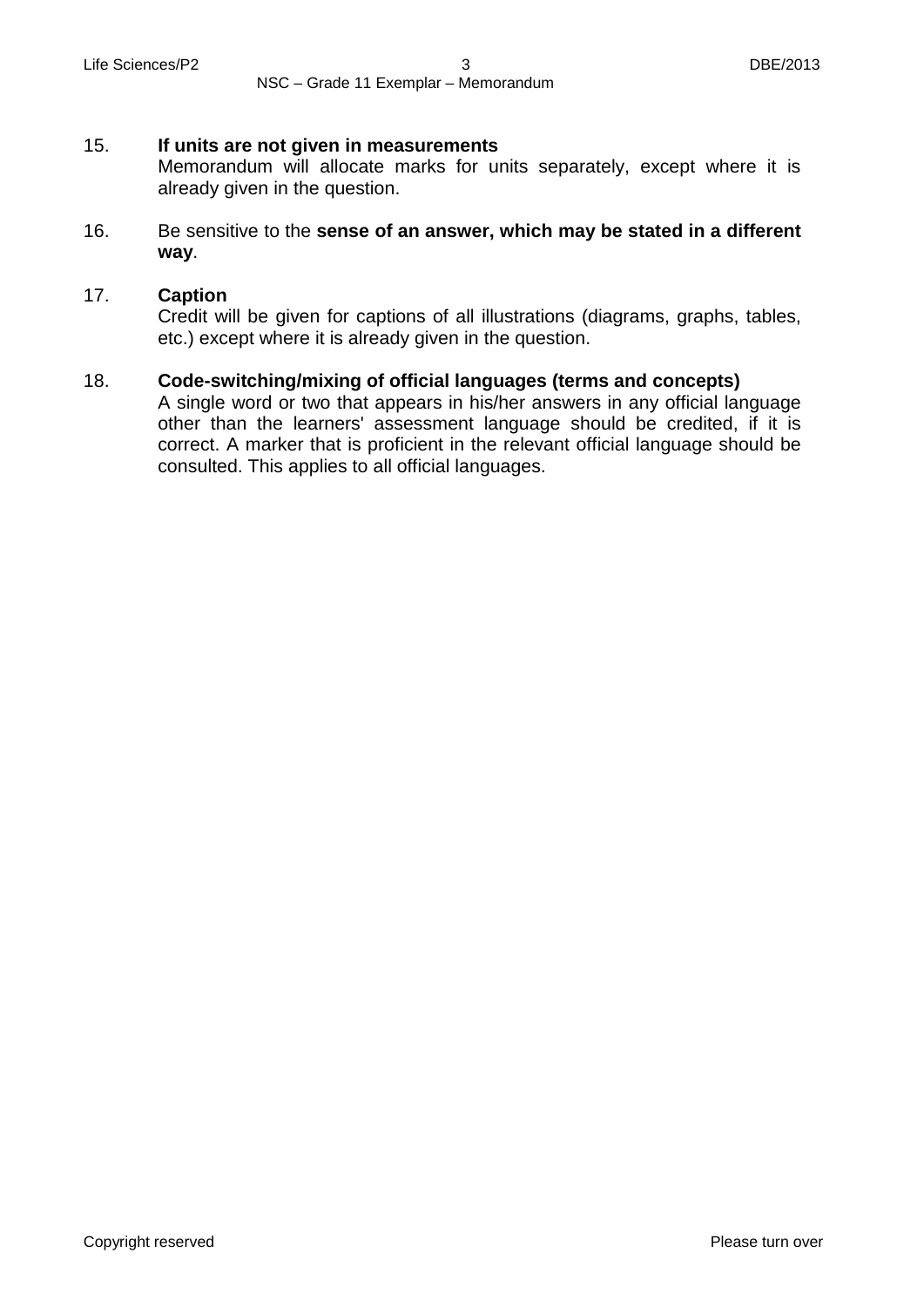### **SECTION A**

### **QUESTION 1**

| Sustainable√/Sustainability<br>Asexual√reproduction<br>Carbon footprint√<br>Double√ fertilisation<br>Both A and B $\checkmark\checkmark$<br>$(10 \times 2)$ | (10)<br>(20) |
|-------------------------------------------------------------------------------------------------------------------------------------------------------------|--------------|
|                                                                                                                                                             |              |
| Alien√/Exotic species                                                                                                                                       |              |
| $(10 \times 2)$                                                                                                                                             | (20)         |
|                                                                                                                                                             |              |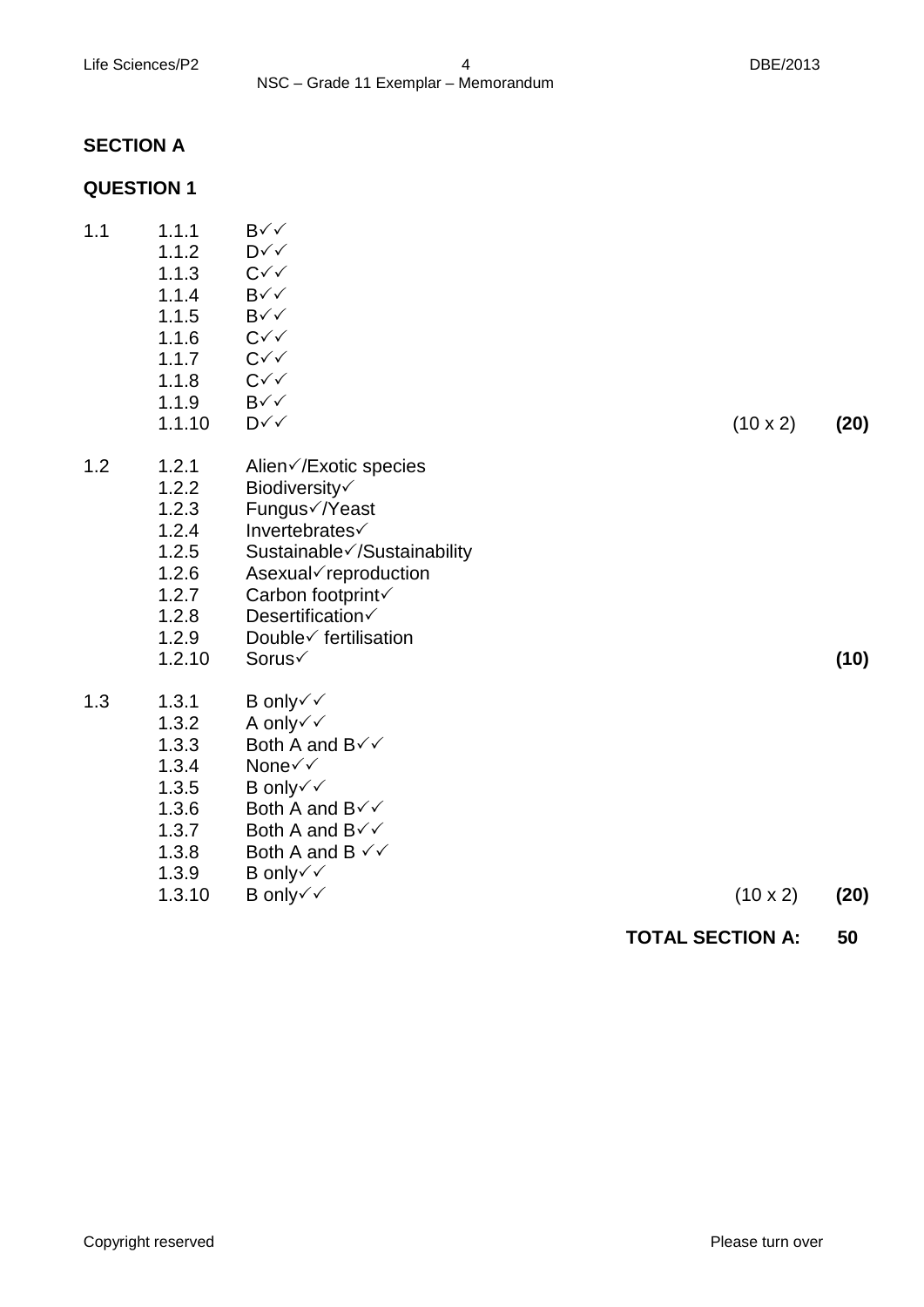### **SECTION B**

### **QUESTION 2**

| 2.1 | 2.1.1 | Multicellular√                                                                                                                                                | (1)                                           |
|-----|-------|---------------------------------------------------------------------------------------------------------------------------------------------------------------|-----------------------------------------------|
|     | 2.1.2 | B√<br>(a)<br>B√<br>(b)<br>$C\checkmark$<br>(c)<br>$B\checkmark$<br>(d)<br>$C\checkmark$<br>(e)<br>D√<br>(f)<br>$A\checkmark$<br>(g)                           | (1)<br>(1)<br>(1)<br>(1)<br>(1)<br>(1)<br>(1) |
|     | 2.1.3 | It separates the gut from the body wall $\checkmark$<br>Allowing for more extensive growth of organs and systems√                                             | (2)                                           |
|     | 2.1.4 | Annelida√<br>Arthropod√                                                                                                                                       | (2)                                           |
|     | 2.1.5 | Coelom in Arthropods is reduced and contain haemocoels√<br>Coelom in Annelids contain coelomic fluid√                                                         |                                               |
|     | 2.1.6 | They are pollinators $\checkmark$<br>Used in biological control of pests√<br>Important for seed dispersal<br>(Any 1)                                          | (2)<br>(1)<br>(15)                            |
| 2.2 | 2.2.1 | $D - Anther \checkmark$<br>$E -$ Stigma $\checkmark$<br>$F - Petal \checkmark$ Corolla                                                                        | (3)                                           |
|     | 2.2.2 | $B\checkmark$                                                                                                                                                 | (1)                                           |
|     | 2.2.3 | Filaments and stigma are enclosed√<br>Has a large corolla/petals $\checkmark$<br>(Any 1)                                                                      | (1)                                           |
|     | 2.2.4 | B√                                                                                                                                                            | (1)                                           |
|     | 2.2.5 | A: angiosperm $\checkmark$<br>Pine cone: gymnosperm√                                                                                                          | (2)                                           |
|     | 2.2.6 | Gymnosperm's seeds are naked√<br>Angiosperm's seeds are enclosed in an ovary/fruit√                                                                           | (2)                                           |
|     | 2.2.7 | After pollination a pollen tube $\checkmark$ is developed – allows male gamete<br>to be carried directly to the egg cell $\checkmark$ in the ovule<br>(Any 1) | (2)                                           |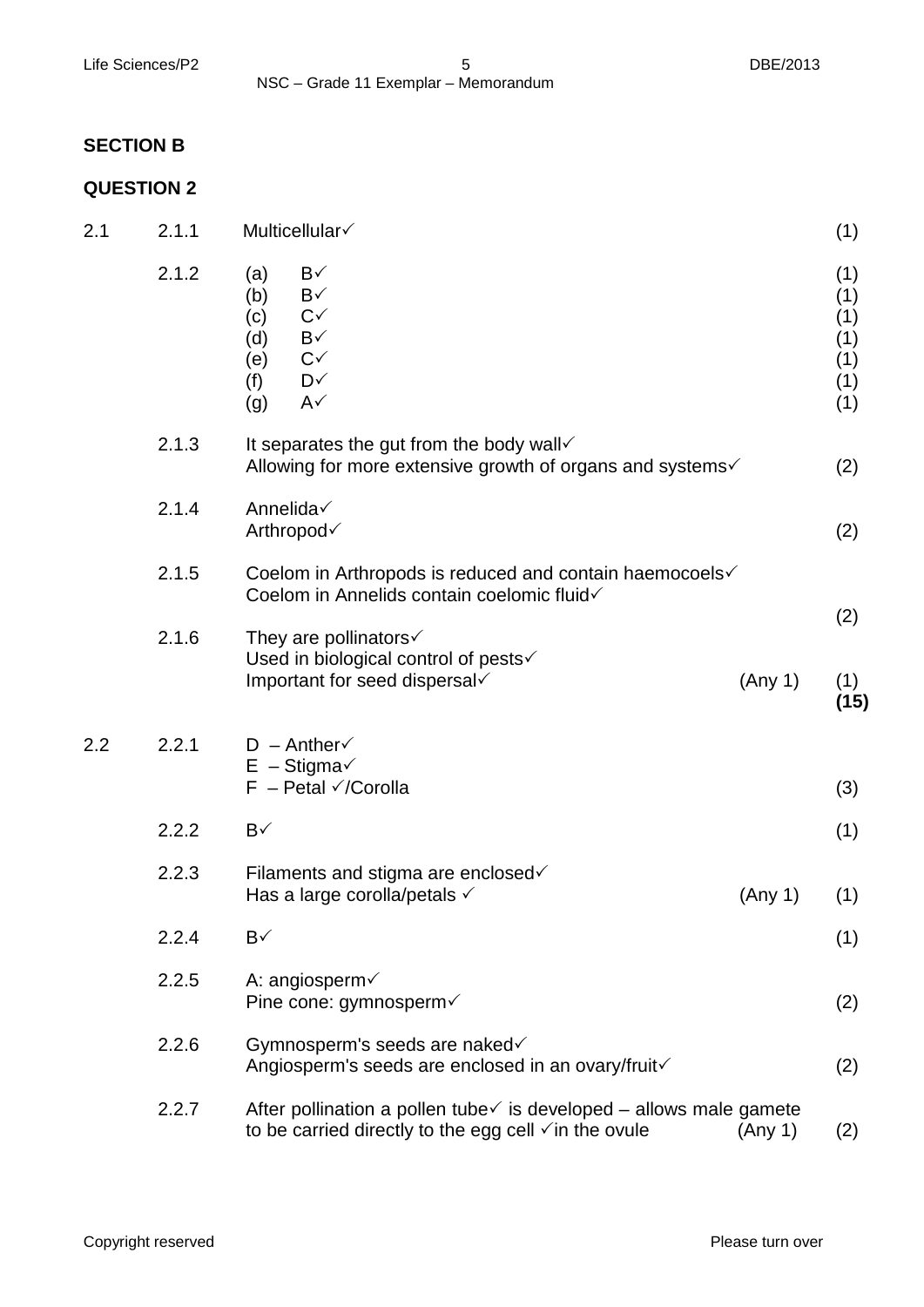2.3 2.3.1

(2) **(14)**

(1)

(2)

(2)

(2)

(2)

(1)

| 2.2.8 | Seeds have a tougher coat√ which prevents drying out<br>Seeds have food reserves√ for the developing embryo<br>Seeds have a fully developed embryo√ to immediately start<br>growing when conditions become favourable<br>Seeds have a longer lifespan√ than spores<br>Seeds can remain dormant (and still viable) $\checkmark$ longer than spores<br>(Mark first TWO only)<br>(Any 2) |
|-------|---------------------------------------------------------------------------------------------------------------------------------------------------------------------------------------------------------------------------------------------------------------------------------------------------------------------------------------------------------------------------------------|
| 2.3.1 | Protista√                                                                                                                                                                                                                                                                                                                                                                             |
| 2.3.2 | Take anti-malarial drugs√<br>Use insect repellents on exposed skin $\checkmark$<br>Sleep under bed-nets√<br>Empty areas of standing water to prevent breeding of mosquitoes $\checkmark$<br>(Any 2)                                                                                                                                                                                   |
| 2.3.3 | A female Anopheles mosquito $\checkmark$ bites an infected person; the<br>parasite is sucked in $\checkmark$ and develops further in the vector and the<br>mosquito bites another person $\checkmark$ transferring the parasite. (Any 2)                                                                                                                                              |
| 2.3.4 | Antibiotics can only be used to treat diseases caused by bacteria√<br>and the malaria is transmitted by a protist. ✓                                                                                                                                                                                                                                                                  |
| 2.3.5 | The economy will be negatively affected $\checkmark$ as the cost of malarial<br>treatment is high√/decreased work production                                                                                                                                                                                                                                                          |
| 2.3.6 | From hospital records√                                                                                                                                                                                                                                                                                                                                                                |
| 2.3.7 | Not all people affected go to hospital $\checkmark$ in some areas                                                                                                                                                                                                                                                                                                                     |

**(11) [40]**

(1)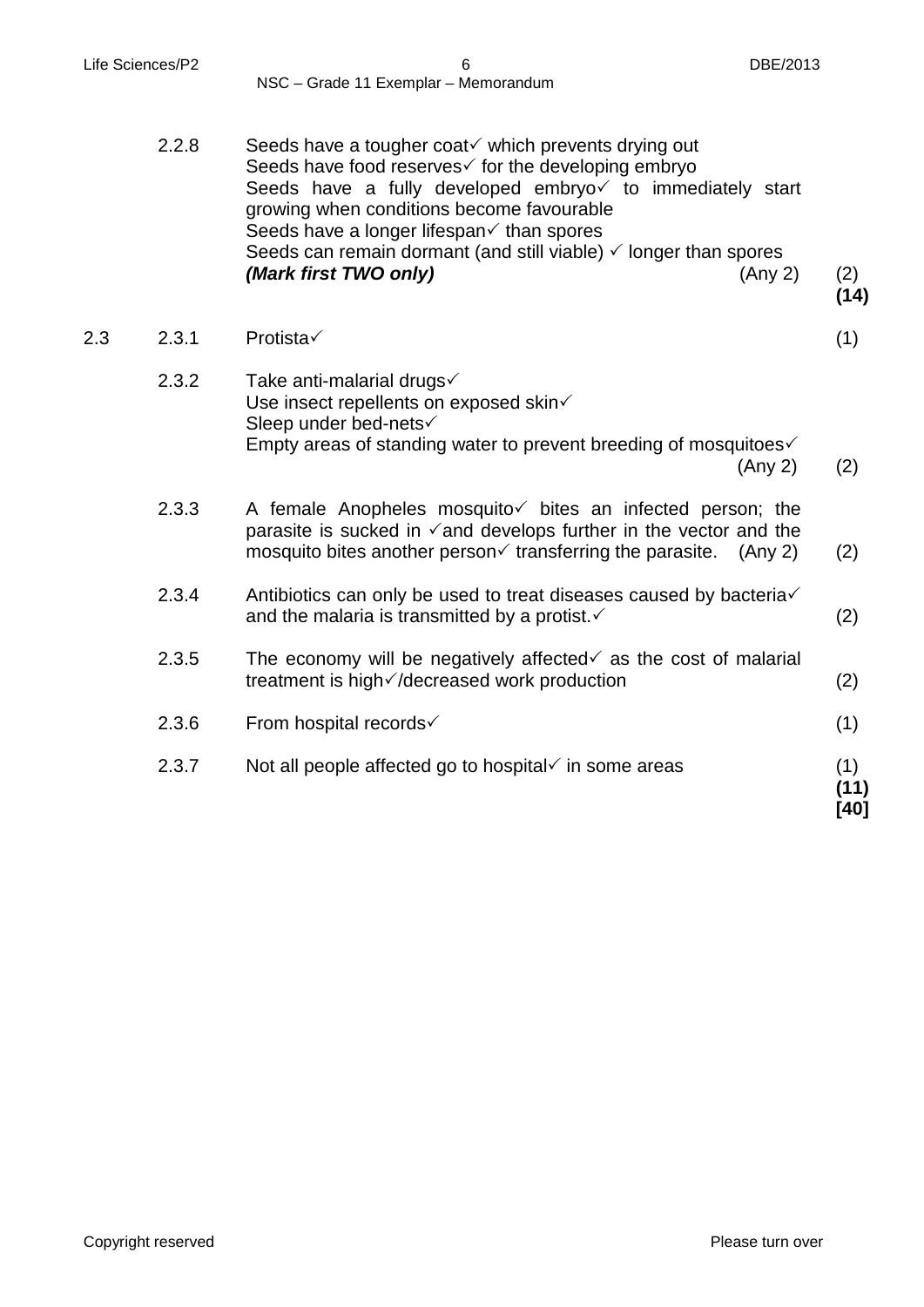Life Sciences/P2 7 DBE/2013 NSC – Grade 11 Exemplar – Memorandum

### **QUESTION 3**

| 3.1 | 3.1.1 | Food wastage in Sub-Saharan Africa                                                                                                                                                                                                                                                                                                                                                                                                                                                                                                                  |             |
|-----|-------|-----------------------------------------------------------------------------------------------------------------------------------------------------------------------------------------------------------------------------------------------------------------------------------------------------------------------------------------------------------------------------------------------------------------------------------------------------------------------------------------------------------------------------------------------------|-------------|
|     |       | $5/160 \times X 100 \times = 3,1\% \times$                                                                                                                                                                                                                                                                                                                                                                                                                                                                                                          | (3)         |
|     | 3.1.2 | Because food is scarce due to poverty $\checkmark$ , there is no food left over<br>to waste. $\checkmark$                                                                                                                                                                                                                                                                                                                                                                                                                                           | (2)         |
|     | 3.1.3 | In developed regions, food purchased is often in excess of their<br>requirements $\checkmark$ and people will throw unused food away. $\checkmark$                                                                                                                                                                                                                                                                                                                                                                                                  |             |
|     |       | In developing regions: Many people cannot afford food $\checkmark$ and will<br>generally not have food in excess of their needs. ✓                                                                                                                                                                                                                                                                                                                                                                                                                  | (4)         |
|     | 3.1.4 | Possible ways to reduce food waste include:                                                                                                                                                                                                                                                                                                                                                                                                                                                                                                         |             |
|     |       | • Plan what you need before you shop and reduce impulse and<br>spontaneous buying√<br>• Understand how to store and preserve food<br>• Ensure that unused food is used in some way, e.g. give to the<br>poor, animal feed, compost heaps. ✓<br>• Education $\checkmark$ about the need to prevent wastage<br>(Any 2)                                                                                                                                                                                                                                | (2)<br>(11) |
| 3.2 | 3.2.1 | There has been an increase in the human population $\checkmark$                                                                                                                                                                                                                                                                                                                                                                                                                                                                                     | (1)         |
|     | 3.2.2 | (a) Pesticides kill the pest which destroy the crops $\checkmark$<br>(b) Fertilisers increase nutrient content in the soil $\checkmark$                                                                                                                                                                                                                                                                                                                                                                                                             | (1)<br>(1)  |
|     | 3.2.3 | Consumers could die√ if they feed on pests that have been<br>poisoned by the pesticide $\checkmark$ .                                                                                                                                                                                                                                                                                                                                                                                                                                               |             |
|     |       | If the pests are killed of $\sqrt{}$ by the pesticide there will not be food<br>available for the next level consumer√.<br>(Any 1 x 2)                                                                                                                                                                                                                                                                                                                                                                                                              | (2)         |
|     | 3.2.4 | Loss of flora and fauna biodiversity by inbreeding of $GMOs\checkmark$ .<br>Entire species could be wiped out if exposed to new<br>disease√/new environmental conditions.                                                                                                                                                                                                                                                                                                                                                                           | (3)         |
|     | 3.2.5 | • Nitrogen-rich compounds in fertilisers $\checkmark$<br>• Causes an overgrowth of algae $\sqrt{}$ algal bloom<br>• This leads to a decrease in the amount of light coming into the<br>water $\checkmark$<br>• As a result plants start to die $\checkmark$<br>$\bullet$ Increasing the amount of bacteria $\checkmark$ that decomposes these<br>plants<br>• This leads to a decrease in the amount of oxygen $\checkmark$ as it is used<br>up by the bacteria<br>• Other aquatic organism also die $\checkmark$ due to lack of oxygen $\checkmark$ |             |

(Any 5) (5)

**(13)**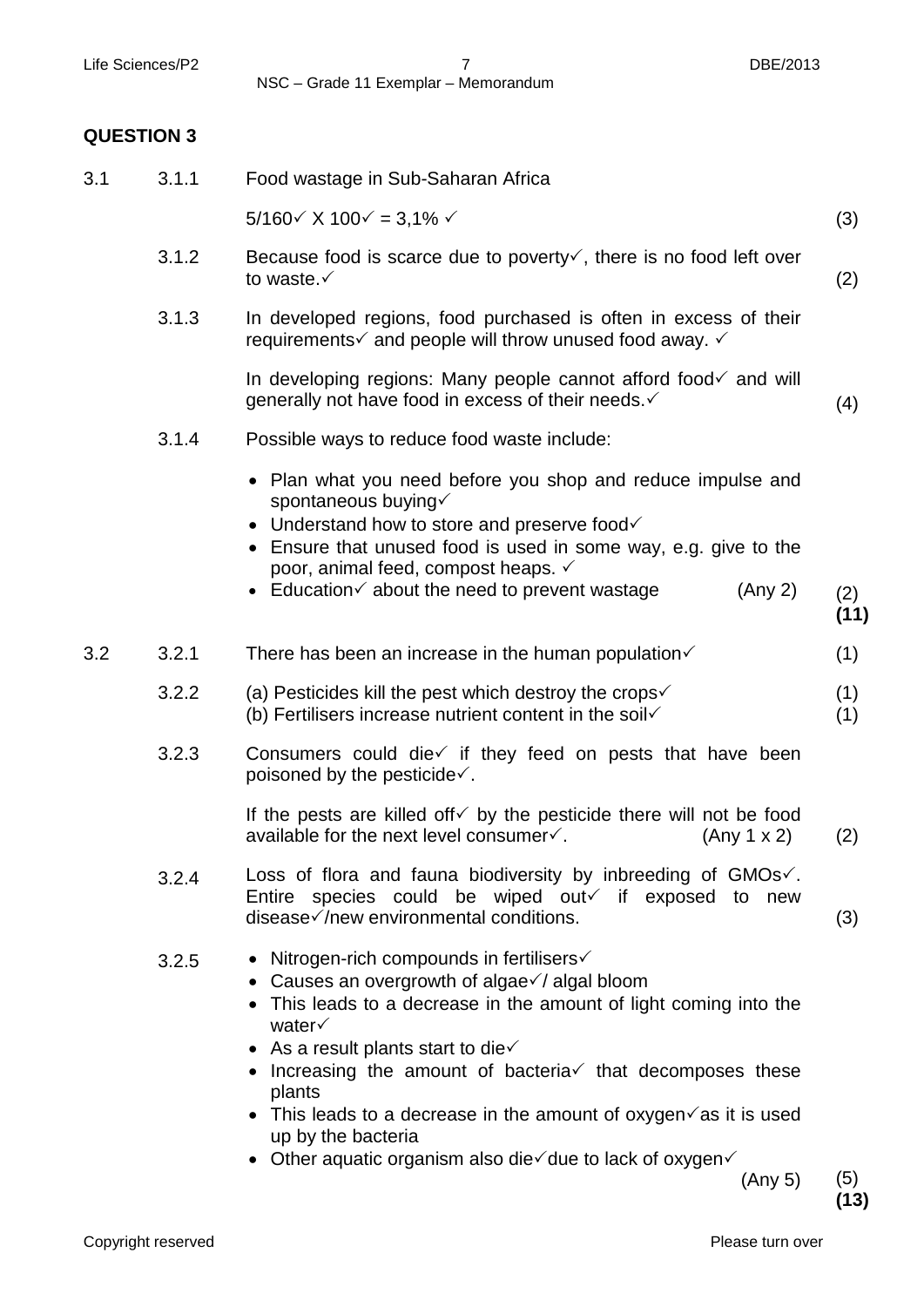NSC – Grade 11 Exemplar – Memorandum

- 3.3 Investigate methods to collect and utilise methane gas as a fuel  $\checkmark$ 
	- Encourage citizens of the city to sort their waste $\checkmark$  into different waste containers
	- Partnerships with recycling companies for improved collection of different wastes√
	- Fines $\checkmark$  for people who do not separate the waste into different bins
	- Educate people to use organic waste $\checkmark$  for example to make compost
	- Encourage recycling  $\checkmark$  of items such as papers, tins, glass
	- Encourage citizens to re-use $\checkmark$  items such as glass etc
	- Charge/Penalise people extra if they generate more waste $\checkmark$ **(***Mark first FOUR only***)** (Any 4) **(4)**
- 3.4 3.4.1 Changes in the levels of chlorine and ozone concentration  $\checkmark$  from 1950 to 1990 (2)
	- 3.4.2 An increase in the level of chlorine  $\checkmark$  leads to a decrease in the ozone concentration  $\checkmark$ (2)
	- 3.4.3 Chlorine levels√ Ozone concentration√ (2)
	- 3.4.4 Between 1970 and 1980 $\checkmark$
	- 3.4.5 CFCs might persist for a long time in the atmosphere $\checkmark$ Other countries might have taken longer to implement the protocol Households were still using the existing items with  $CFCs\checkmark$

(Any 2) (2)

- 3.4.6 Aerosols **Refrigerators√** Food packaging  $\checkmark$  (Any 1) (1)
- 3.4.7 Ozone layer provides protection against ultraviolet rays√ thus reducing the chances of getting skin cancer $\checkmark$ (2)

**(12) [40]**

(1)

**TOTAL SECTION B: 80**